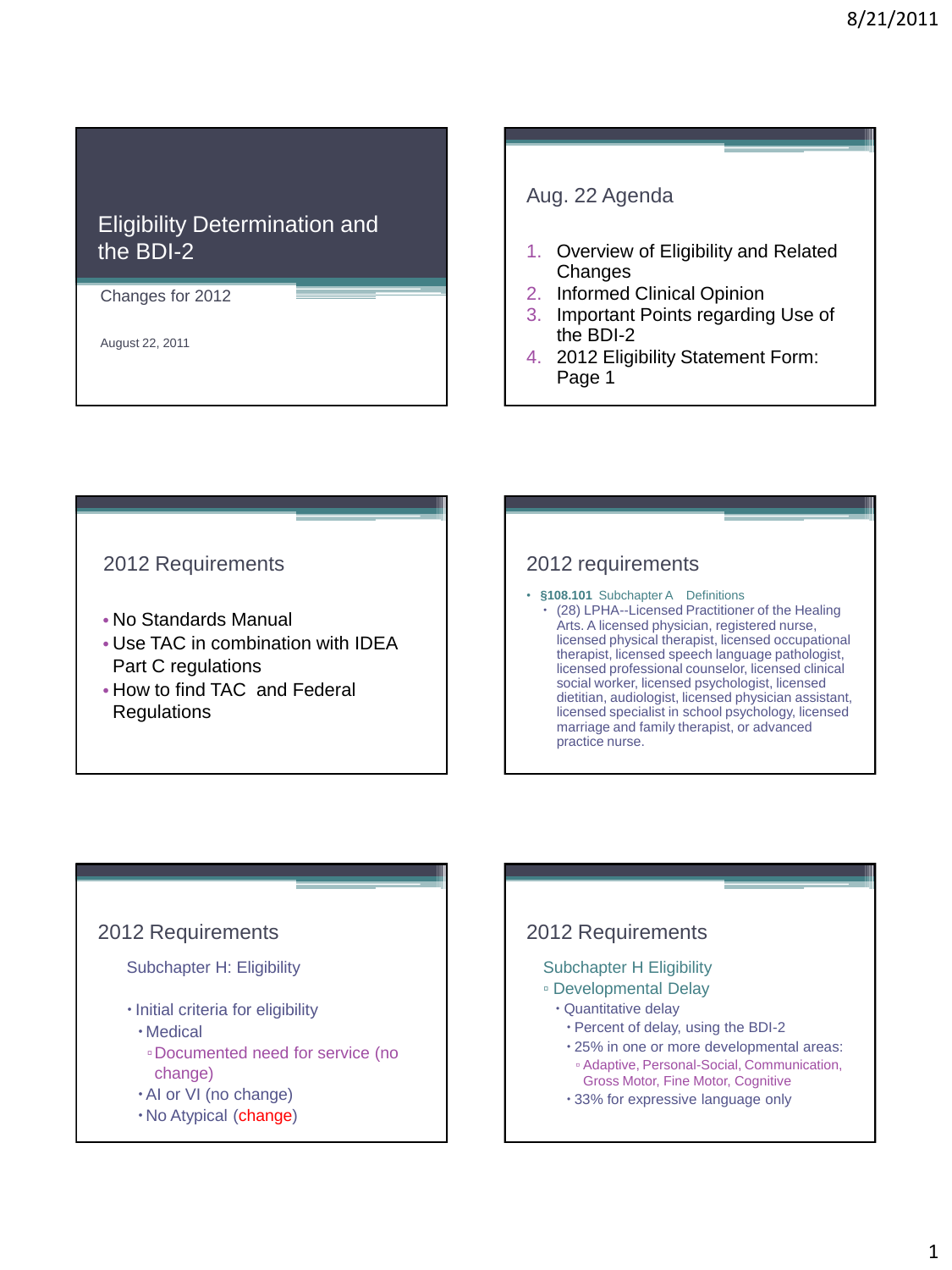#### Qualitative Determination of Delay Subchapter H Eligibility

"When the team finds, after administration, that the standardized test is inadequate to accurately represent the child's development, qualitative criteria for determining developmental delay are used."

### 2012 Requirements

- Subchapter H Eligibility
- Qualitative determination of delay
	- This category is not a replacement for what was "Atypical Development"
	- Use of supplemental tool to support clinical opinion
	- Age Equivalent and % delay required in this category
	- Limited to 6 months

### 2012 Requirements

Subchapter H Eligibility

#### **Prematurity**

- Current = adjust for up to 2 months prematurity
- New = adjust for up to 4months prematurity
- Current = adjust up to 12 months of age
- New = adjust up to 18 months of age

### 2012 Requirements

#### Subchapter H Eligibility

- Continuing Eligibility Criteria
	- Medical diagnosis
	- AI or VI
	- 15% delay in one or more areas

### Currently Enrolled Children

- before September 1, 2011, continue as eligible under the FY11 criteria until
	- Child's annual eligibility determination
	- Child ages out, or
	- The team, due to the child's progress, determines that eligibility should be re-examined

### 2012 Requirements

- Subchapter I **Evaluation and Assessment**
	- Test protocol designated by DARS
	- When the designated test protocol is inadequate to accurately evaluate the child's development, the interdisciplinary team must document corroborating evidence from a supplemental protocol designated by DARS ECI.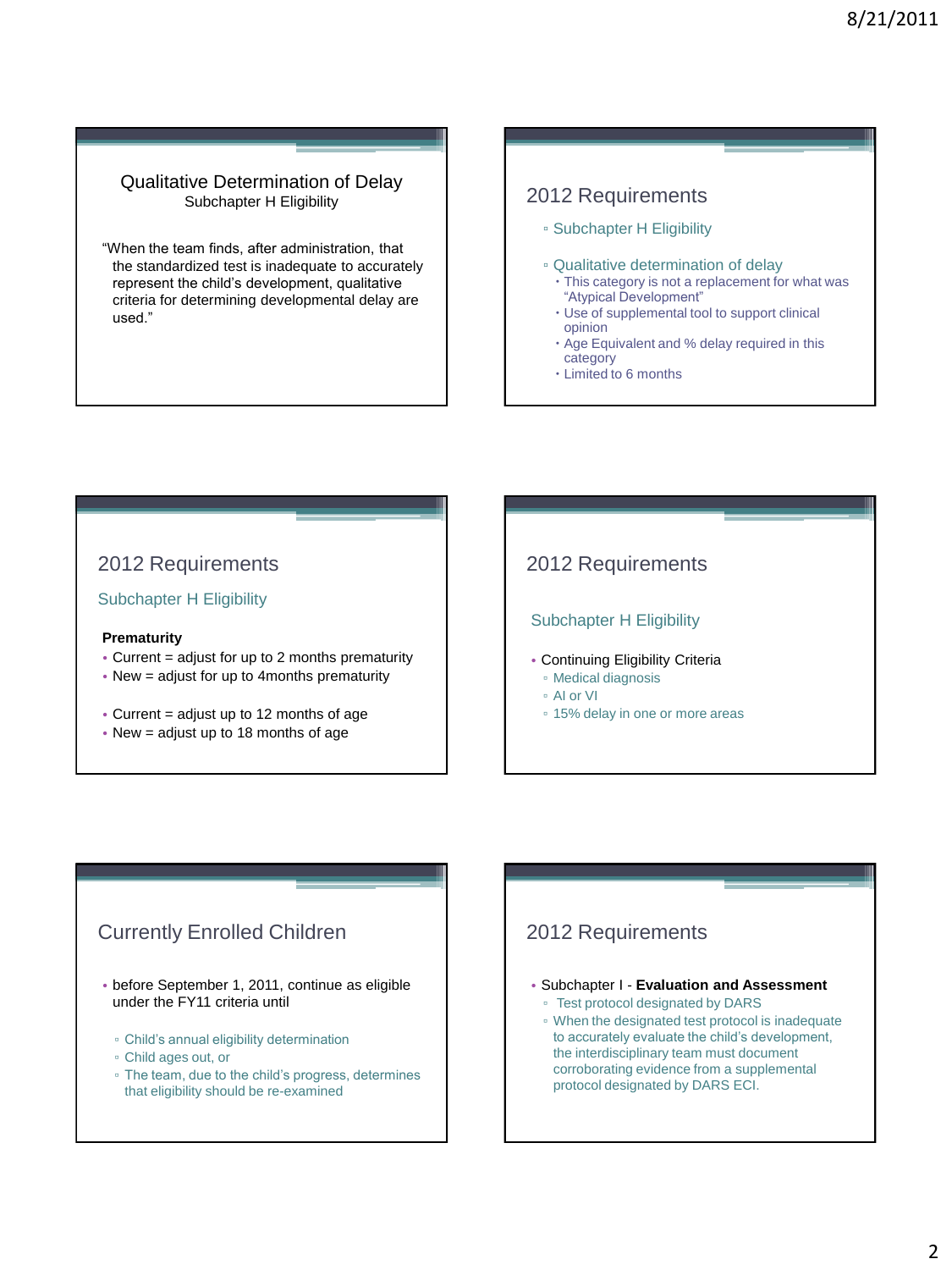### Informed Clinical Opinion

"Informed clinical opinion must be included in evaluation procedures since it is a necessary safeguard against eligibility determination based upon isolated information or test scores alone. "

*National Early Childhood TA Center, 2002*

### Informed Clinical Opinion

- Professionals of all disciplines in ECI must have:
	- knowledge of multiple developmental domains.
	- knowledge of the expected sequence of development.
	- knowledge of range of individual variations.

Evaluators must be familiar with the BDI-2 Examiner's Manual

Application of Informed Clinical Opinion does *NOT* replace the standardized requirements of the test

### Informed Clinical Opinion

Informed Clinical Opinion is applied in many circumstances:

- 1. To an individual test item, when appropriate
- 2. When interpreting a score
- 3. To determine the adequacy of the BDI-2 to determine eligibility
- 4. When reviewing results with a parent
- 5. For qualitative determination of delay

### 1. Individual test item, when appropriate

- A. "Typically, 90% or more"
- B. Interview items, language
- C. Administration of items
- D. Observations regarding "quality" or interpretation of a behavior
	- **GM 11** Rolls prone to Supine

#### 2. When interpreting a score

#### • No opportunity

- How many items?
- How does it relate to the items around it?

#### • Cultural differences

- Informed Clinical Opinion can be used to override BDI -2 score
- Documentation of observations, conclusions, and discussion with the parent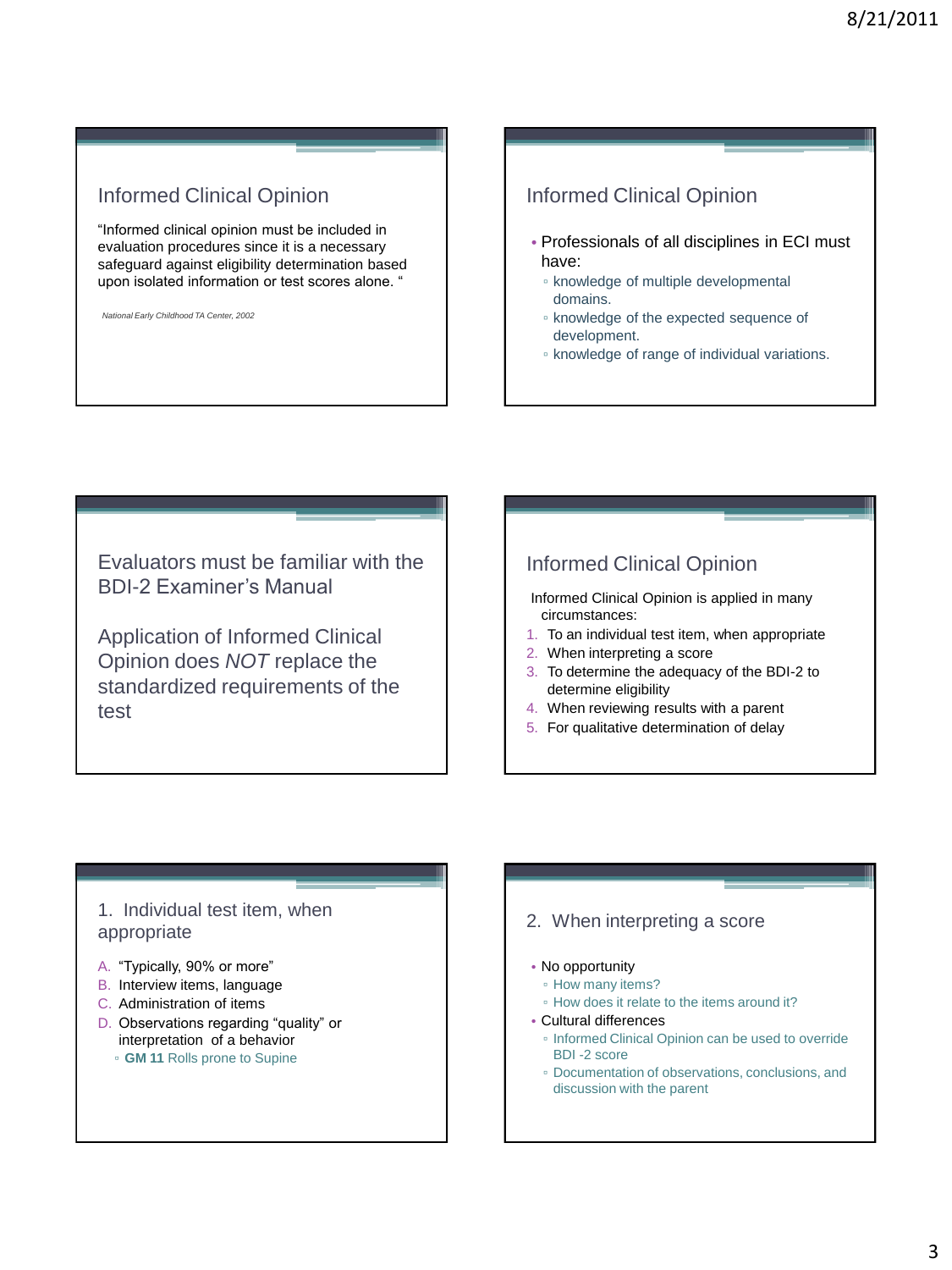3. To determine the adequacy of the BDI to determine eligibility

- Did child score at age level, but concerns remain?
	- Professional knowledge
	- Professional experience
	- Knowledge of typical infant and child development

4. When reviewing results with a parent

- For a child who does not qualify, use of Subdomain Profile or Scaled Scores
- Interpretation of what scores mean

5. For qualitative determination of delay

• Details in part two of this webinar series.

Informed Clinical Opinion can be used with BDI-2 results to determine need for services when:

- Language considerations
- Cultural considerations
- Other considerations

Documentation in child record must be detailed and objective

#### Repeat:

Must be familiar with the BDI-2 Examiner's Manual

Application of Informed Clinical Opinion does *NOT* replace the standardized requirements of the test

### BDI-2 Administration

- ECI continues to provide family-centered services. Use of standardized test items brought into the home does not conflict with this philosophy.
- The BDI-2 will be administered to all children to determine initial and continuing eligibility.
- The BDI-2 is a standardized test and must be administered according to the Examiner's Manual and the domain books for it to be a reliable and valid measure of a child's abilities.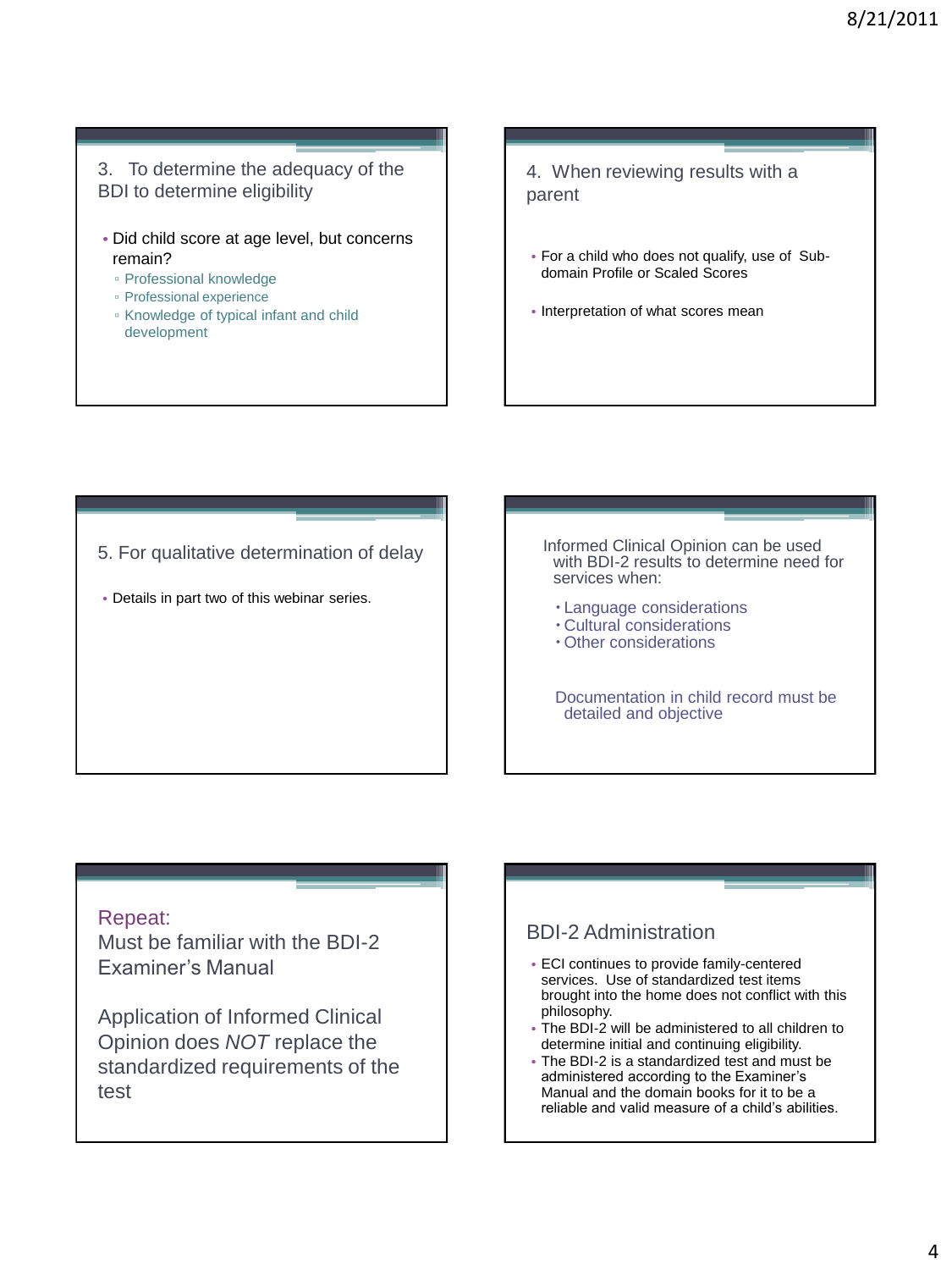### Parent Participation

- Parents are still the experts on their child and are an integral part of the evaluation team • Staff should help parents understand that:
- BDI-2 requires the examiner to administer most of the items to the child in a specific way
- Children must complete the items without help from the parents
- Testing will include items that are easy for the child and some that the child cannot do because they are well above his age level

### Age Equivalents & Percent Delay

- The BDI-2 provides AEs for the 13 sub-domains but not for the 6 domains.
- The publisher has provided a formula to determine the domain AEs.
- AEs for domains are determined by taking the average AEs across all of the administered subdomains within the domain:
- add all applicable sub-domain AEs and divide by the number of sub-domains
- the Excel domain AE calculator can be used to
- determine domain AEs (see OAC11-314)
- do not round up or down, ignore decimals

### Sub-domains not used for children younger than two years of age

- 4 sub-domains are NOT administered to children under the age of two, and should not be averaged when they do not apply. They are:
	- Personal Responsibility (PR)
	- Peer Interaction (PI)
	- Perceptual Motor (PM)
	- Reasoning/Academic (RA)

### Domain Age Equivalents

- The Gross Motor sub-domain is not averaged with another sub-domain to get the domain AE.
- The Fine Motor Domain AE includes the average of the Fine Motor and Perceptual Motor sub-domain if the child is over 2 years old and the sub-domain is administered.
- The Communication Domain AE includes both Expressive Communication and Receptive Communication sub-domains.

| <b>Summary Profile</b>                                             |                        |                                                                                              |                                                                                     | $-$                 | <b>ASSESSMENTS PROPERTY</b> | <b>LA STARFT ESTA</b> |  |
|--------------------------------------------------------------------|------------------------|----------------------------------------------------------------------------------------------|-------------------------------------------------------------------------------------|---------------------|-----------------------------|-----------------------|--|
| <b>Demoins and</b><br><b>Substance(as</b><br><b>Adaptive (ADP)</b> | <b>Town Appendix A</b> | <b>Reduction and A</b><br><b>Row Acces Teleta Passworth Root</b><br><b>Chrome pipe 4-250</b> | <b><i><u>Subdomain</u></i></b><br>(then Augendix Richae Appendix Billicaled Scores) | <b>Sealed Score</b> | <b>Service Art</b>          |                       |  |
| <b>Self-Core (SC)</b>                                              |                        |                                                                                              |                                                                                     |                     |                             |                       |  |
| <b>Personal Responsibility (PR)</b>                                |                        |                                                                                              |                                                                                     |                     |                             |                       |  |
| Total                                                              |                        |                                                                                              |                                                                                     |                     |                             |                       |  |
| Personal-Social (P-S)                                              |                        |                                                                                              |                                                                                     |                     |                             |                       |  |
| Adult base so tion (Al)                                            |                        |                                                                                              |                                                                                     |                     |                             |                       |  |
| Pear Interaction (PI)                                              |                        |                                                                                              |                                                                                     | ٠                   |                             |                       |  |
| <b>Self-Concept and Social Role (SR)</b>                           |                        |                                                                                              |                                                                                     |                     |                             |                       |  |
| Total                                                              |                        |                                                                                              |                                                                                     |                     |                             |                       |  |
| Communication (COM)                                                |                        |                                                                                              |                                                                                     |                     |                             |                       |  |
| Receptive Communication (RE)                                       |                        |                                                                                              |                                                                                     |                     |                             |                       |  |
| Expressive Communication (EC)                                      |                        |                                                                                              |                                                                                     |                     |                             |                       |  |
| <b>Sunal</b>                                                       |                        |                                                                                              |                                                                                     |                     |                             |                       |  |
| Motor (MOT)                                                        |                        |                                                                                              |                                                                                     |                     |                             |                       |  |
| Gress Mator (GM)                                                   |                        |                                                                                              |                                                                                     |                     |                             |                       |  |
| Fine Motor (FM)                                                    |                        |                                                                                              |                                                                                     | ٠                   |                             |                       |  |
| <b>Perceptical Motor (PM)</b>                                      |                        |                                                                                              |                                                                                     |                     |                             |                       |  |
| Total                                                              |                        |                                                                                              |                                                                                     |                     | ٠                           |                       |  |
| Cognitive (COG)                                                    |                        |                                                                                              |                                                                                     |                     |                             |                       |  |
| Attention and Memory (AM)                                          |                        |                                                                                              |                                                                                     |                     |                             |                       |  |
| Researching and Academic Skitts (RA)                               |                        |                                                                                              |                                                                                     | ٠                   |                             |                       |  |
| Perception and Concepts (PC)                                       |                        |                                                                                              |                                                                                     | ٠                   |                             |                       |  |
| <b>Tomat</b>                                                       |                        |                                                                                              |                                                                                     |                     |                             |                       |  |
|                                                                    |                        |                                                                                              |                                                                                     |                     | ☞                           |                       |  |

#### Adjusting for Prematurity • Chronological age is the starting point for the BDI-2 test administration. • Do not adjust for prematurity to determine the starting point for the BDI-2 • For Eligibility Determination adjustment of the child's chronological age is part of determining eligibility after you have determined the child's age equivalent scores for each domain age is adjusted for children born before 37 weeks gestation and is based on a 40-week term gestational period adjust for up to 4 months prematurity adjust up to 18 months of age ▫ you don't round up or down ▫ the adjusted age is used to calculate the percent of delay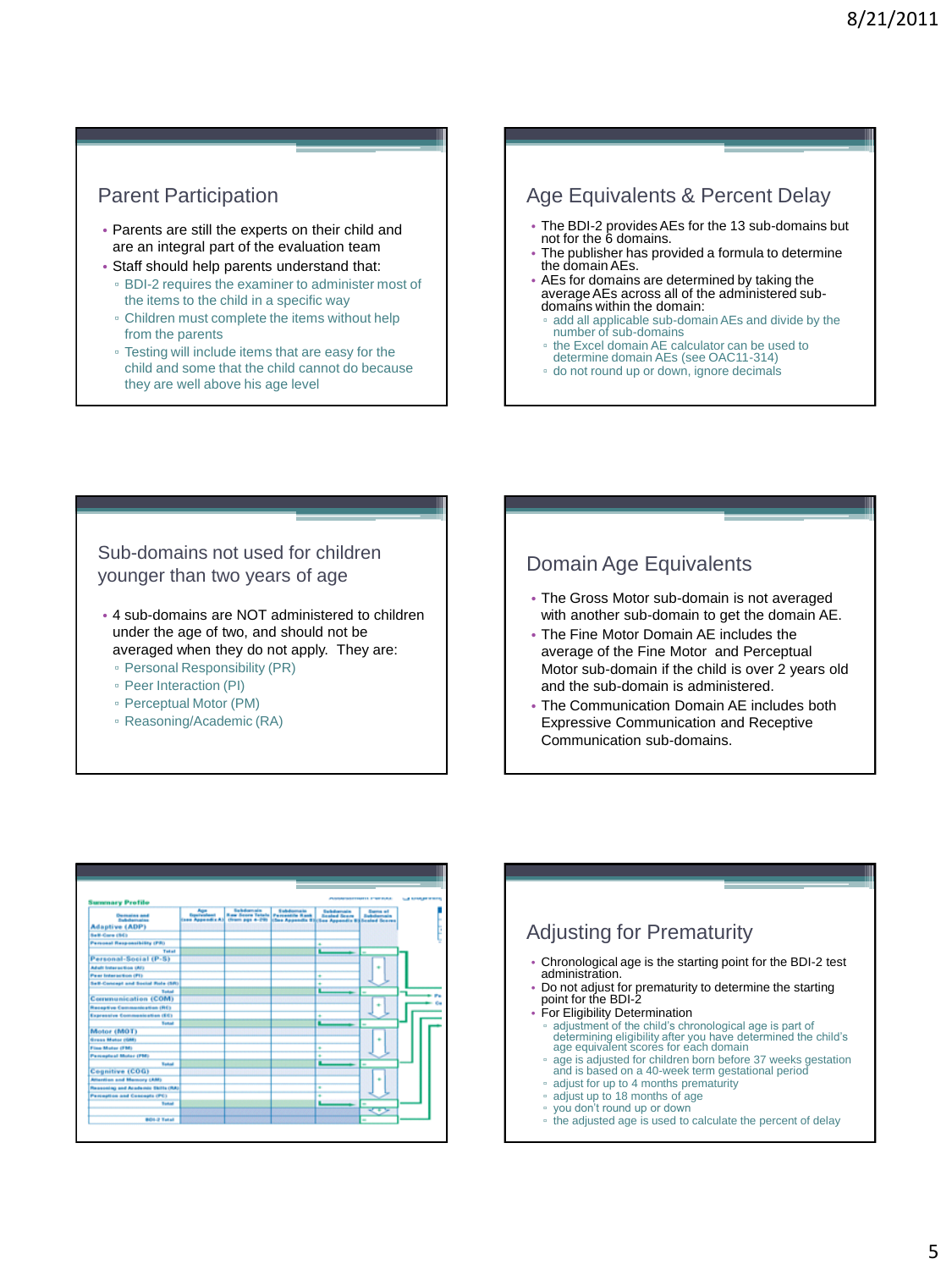### Percent Delay

Percent Delay

- Months of Delay divided by age (chronological or adjusted)
- Determined for all 6 "domains"
	- Adaptive
	- Personal-Social
- Communication
- Gross Motor
- Fine Motor
- Cognitive
- Do not round up or down, ignore decimals

### Completing the BDI-2 Scoring Booklet

The following are required to be completed at the time of eligibility determination

- Identifying information (top of the form)
- Calculation of chronological age
- Age equivalent sub-domain scores
- Sub-domain raw scores
- Other sections of the scoring booklet are very useful for intervention planning

Domain AE Calculator **Eligibility Statement Form Overview** 

#### Three pages

- Page 1 generally only page required
- Page 2 and 3 are used to determine Qualitative Developmental Delay only if
	- a child isn't eligible based on
		- medical diagnosis
		- AI/VI or
		- quantitative developmental delay and
	- the team has concerns about the child's functional abilities

### Eligibility Statement Page One

All relevant information for eligibility is documented on this page.

- 1. Medical Determination No changes
- 2. Vision or Hearing- No changes
- 3. Developmental Delay two sections:
	- 1. Quantitative Delay using the BDI-2
	- 2. Qualitative Delay

### Medical

- Check if child has documented medically diagnosed condition from the DARS approved list
- Enter diagnosis and ICD-9 code
- Chart must contain supportive medical documentation